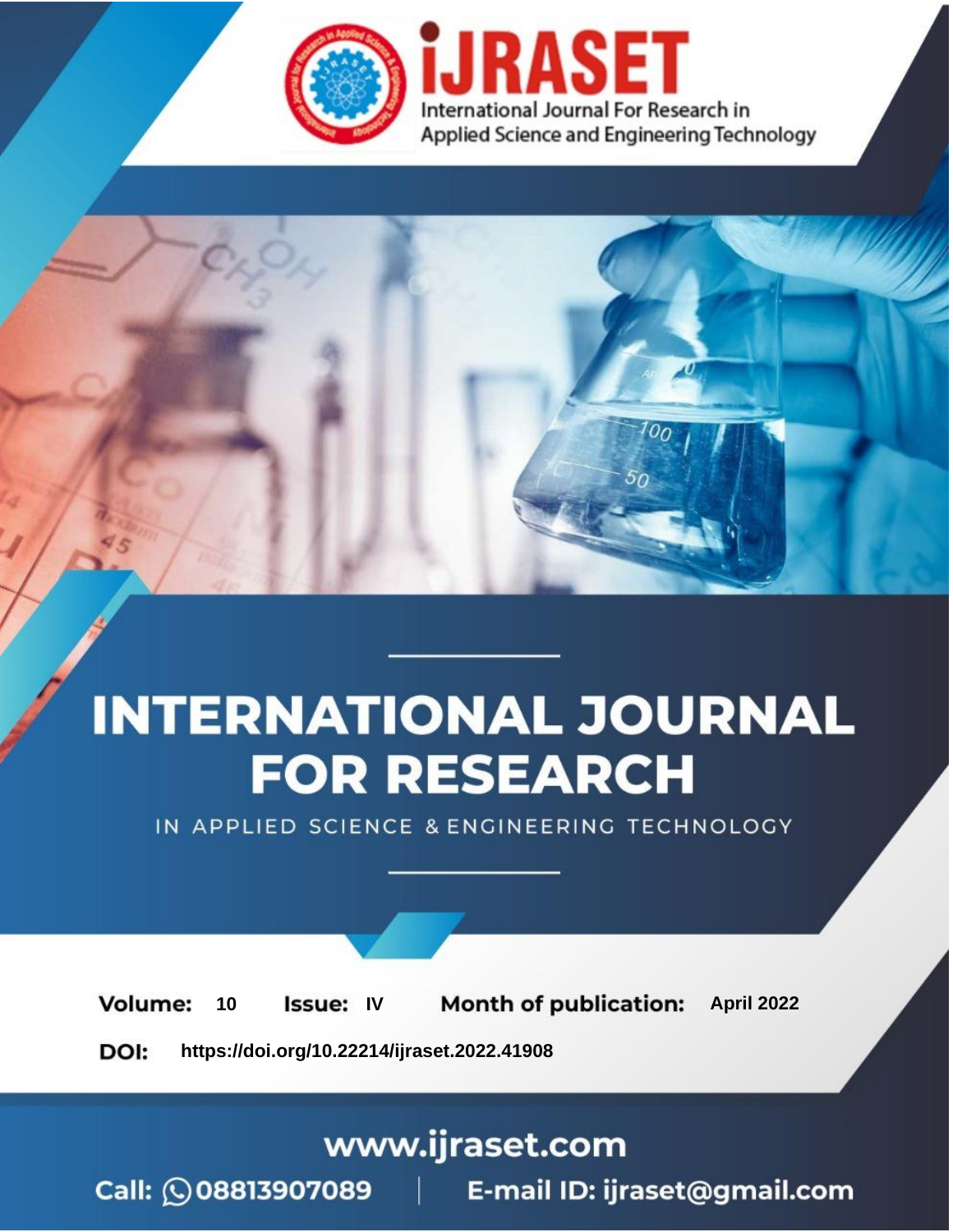

### **A Review on Problem Identification in Tyne for 5- Tyne Duck Foot Cultivator**

Dr. M. J. Sheikh<sup>1</sup>, Akash Awachat<sup>2</sup>

*1, <sup>2</sup>Department of Mechanical Engineering, Bapurao Deshmukh College of Engineering Sevagram* 

*Abstract: In last few decades we all witnessed the development in each and every field. Also in the field of agricultural also we had seen remarkable development, big farmers are now a day's using cultivator, harvester, tractor, advance machine tools and advance farm equipments, but in the country like India where more than 80% of farmers are small and marginal and they are still doing farming by traditional method only they are also in need of improved agricultural tools that may be hand driven or bullock driven. In this paper a review on design modification of tyne for 5 tyne duck foot cultivator is presented. For soil preparation Cultivator is important agricultural equipment. The main objective of this analysis is to study the existing design of tyne and analyse it.*

*Keywords: Duck Foot, Cultivator, Tyne, Shovel*

#### **I. INTRODUCTION**

Tractor operated 5 tyne duck foot cultivator is one of recently popularized implement being used by the farmers for primary tillage operation to plough the field. Cultivators are used to break up, stir and pulverized the soil. They are pulled behind tractors using either a three-point linkage or a tractor drawbar. Cultivators are generally used before plough to till the soil and prepare it for the dispersing of seeds and after the crops are sowed. They can provide other functions, such as removing and destroying weeds, as well as fertilizing the soil and covering seeds with soil.

In market various companies are available that manufacture different type of cultivators according to their suitability to application and wide range of power to drive it.

To execute this study, Raj 5 Tyne Duck Foot cultivator is taken into consideration to check its maximum cutting depth and calculate the stresses on tyne during on field operation.



Fig 1.1 : 5-Tyne Duck Foot Cultivator

The duck foot cultivator consists of a box type steel rectangular frame, rigid tynes and sweeps. The sweeps are triangular in shape similar to foot of duck, hence called duck foot cultivator. The sweeps are made from En45 material and joined to tynes with fasteners, which makes them replaceable after being worn out or becoming dull. The tynes are made of mild steel flat and forged to shape. The equipment is mounted to the tractor with three point hitch and operation in the field is controlled through hydraulic system of the tractor. The implement is mostly used for shallow ploughing and in hard soils. The equipment is generally available in two sizes depending on the number of sweeps as five or seven.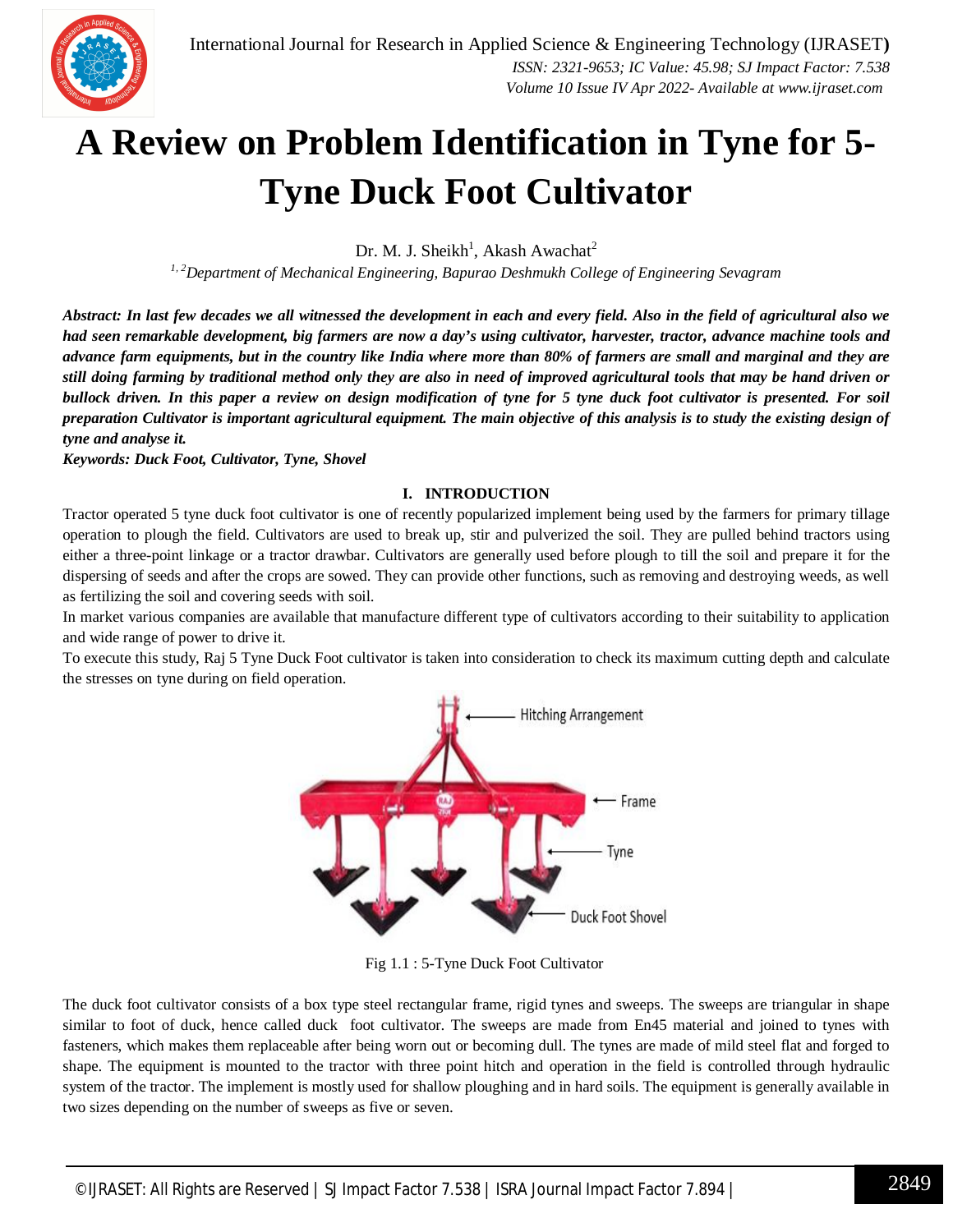

International Journal for Research in Applied Science & Engineering Technology (IJRASET**)**

 *ISSN: 2321-9653; IC Value: 45.98; SJ Impact Factor: 7.538 Volume 10 Issue IV Apr 2022- Available at www.ijraset.com*

#### **II. LITERATURE REVIEW**

The study of various researchers has been carried in detail under the literature review. By conducting literature review it has been observed that different researchers had analyzed different implements like subsoiler, rotary tiller (rotavator), mould board plough, sweep cultivator (duck foot cultivator) etc. It is presented as under

- *1) Manikandan, G. et al. (2021),* had studied the draft requirement of five tyne duck foot plough in clay soil for different soil moisture content, depth of operation and forward speed of tractor using a specially designed three-point hitch dynamometer. The designed dynamometer was matched with the tractors having category II or III hitch systems. The investigation was carried out at that three levels soil moisture content (10-13%, 14-16% and 17-20%), at three different depth of operation (15, 20 and 25 cm) and three levels of the forward speed of tractor (3, 5 and 7 km h-1). The designed dynamometer performed well in all the levels of the experiment. The results showed that draft force required for five tyne duck foot plough was increased (408 kg) with an increase in soil moisture content (17-20%), depth of operation (25 cm) and forward speed of tractor (7 km/h). The suitable sweep, the forward speed of operation, depth of operation and soil moisture content that influenced the draft force and energy consumption for tillage operation of duck foot type plough were identified and developed duck foot plough was better coverage with better soil operation.
- *2) Mr. R.L. Raper (2005),* administered a study on force requirements and soil disruption of straight and bent leg subsoilers for conservation tillage systems. to help in choosing the simplest shank for strip-tillage systems, comparisons among several shanks commonly used to provide in-row subsoiling before planting in conservation systems were made. it's observed that the bent leg shanks had low draft requirements as compared to the straight shanks for both soil types
- *3) Mehmet Topakci. et al. (2010)*, focused on obtaining optimum geometry parameters of a subsoiler tine by using computer aided engineering (CAE) applications. A field experiment was conducted to determine draft force of the subsoiler. The results from the experimental study were used in the finite element analysis (FEA) to simulate stress distributions on the subsoiler tine.
- *4) U. R. Badegaonkar et al. (2010),* had investigate the effect of shank geometry on draft requirement under simulated conditions. Experiments were conducted in a soil bin sizing L:W: H as 16.0 : 2.5 : 1.0 m. The shank geometry was varied with respect to bend angle and bend length. Bend angles of  $0^0$ ,  $15^0$ ,  $30^0$  and  $40^0$  and bend lengths of 150, 200 and 250 mm were used in experimentation in the soil bin under uniform conditions, at 50, 100, 150 and 200 mm depth levels. Using the experimental results, the bend angle and bend length were parametrically optimized for the shank of duck foot cultivator. A significant increase in draft was observed for all the shanks with increase in tillage depth. Shank with 300 bend angle and 200 mm bend length gave minimum force at all depth of operation, as compared to other shanks.
- *5) According to R. L. Raper and A. K. Sharma (2004),* a decent seedbed is usually considered to imply finer particles and greater firmness within the vicinity of seeds. In arid and semi arid areas with high average soil temperature and dry spells, there is a need to break the soil, which becomes very hard. A pointed tool like chisel or bar point are used on country plough to break soil without inverting or disturbing crop residue, in order to collect and store rain water and reduce wind erosion and evaporation losses. Under such conditions list plough, rigid tine cultivator, duck foot sweeps and other similar equipment are useful and may be operated for one or two passes. One of the important parameters for performance evaluation of these tools is soil disruption. This depends on type of soil, depth, speed of operation and design of tyne on which they are mounted.
- *6) Prof. Srinivasan. K and Prof. Viswanath R. P*, researched rotavator blades. The purpose of their research is to design and make the Rotavator Blade have a better life and be more efficient on the field. Therefore, any improvement in the performance of the same field can also increase productivity in the agricultural sector. Within the study they had various kinematic and static analysis statistics on rotavator blades and various soil areas were also analyzed by the appropriate failure model and finally described the effect of flexible analysis of rotavator blades during planting using soil. FEA Abaqus tool.

#### **III.FORMULATION OF PROBLEM**

#### *A. Research Gap*

After conducting a detailed literature review it is observed that so many authors had carried out FME analysis on tynes and shovels of cultivator. In particular there is very less research done on modification of shovel design especially in case of duck foot cultivator. Shovel design play a vital role in performance of cultivator. It needs to be modified so as to get maximum work done within reasonable time.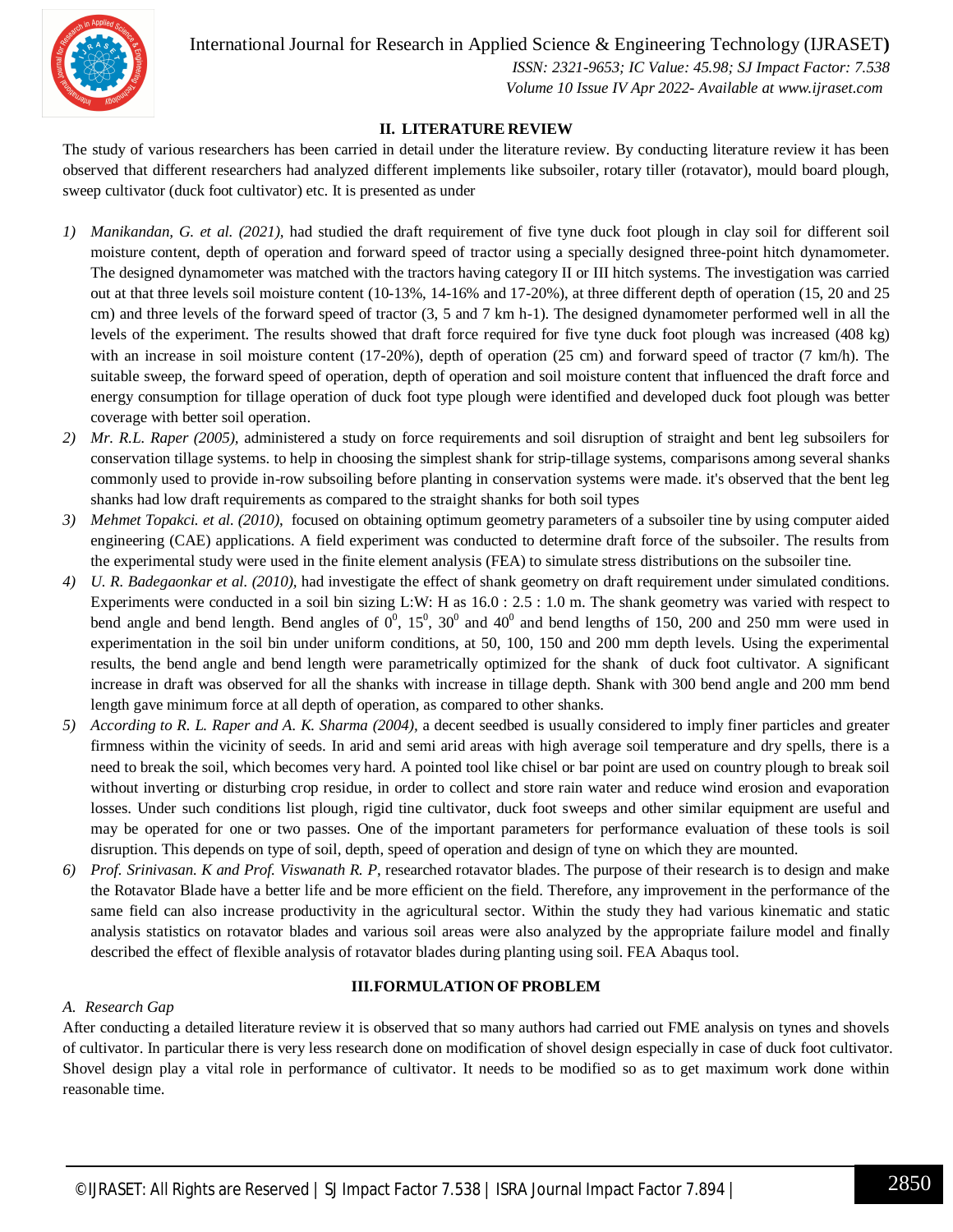

International Journal for Research in Applied Science & Engineering Technology (IJRASET**)**  *ISSN: 2321-9653; IC Value: 45.98; SJ Impact Factor: 7.538 Volume 10 Issue IV Apr 2022- Available at www.ijraset.com*

#### *B. Formulation Of Problem*

It has been observed that there are frequent complaints from customer performance of 5-tyne duck foot cultivator. Customer experienced that the tillage depth is less as compared to other brand cultivators. They get only 6 to 7 inches depth with the cultivator. Also if they lower the draft position to get more depth sometimes the cultivator gets stuck in soil which leads to tyre slippage and to free the cultivator they have to raise the draft up and again restart the work.

#### **IV.PROPOSED METHODOLOGY**

Methodology refers to the discussion regarding the specific method chosen and used in a research paper. In other words, the methodology represents the technical steps involved in conducting the research. For the successful completion of any project, work must be in the proper direction. The flow chart is given to show the proper direction.



Fig. 2 Methodology chart

#### *A. Study of Literature Review*

This help to select the direction of work. The researchers who have already worked on the rotavator and rotor shaft assembly parts will be studied and from their reference, further work will be carried forward.

#### *B. Identification of Problem*

No mechanism or no system is ideal. Every system consists of some problem. Therefore to make the system more economic and useful, identification of problems must be done. Once the problem in the system is identified it can be solved by properly studying it and giving the best possible solution.

#### *C. Study of Existing tyne design of Duck Foot Cultivator*

Within this, the overall tyne and shovel design will be study including the forces acting it, the material used, and other general specifications of cultivator.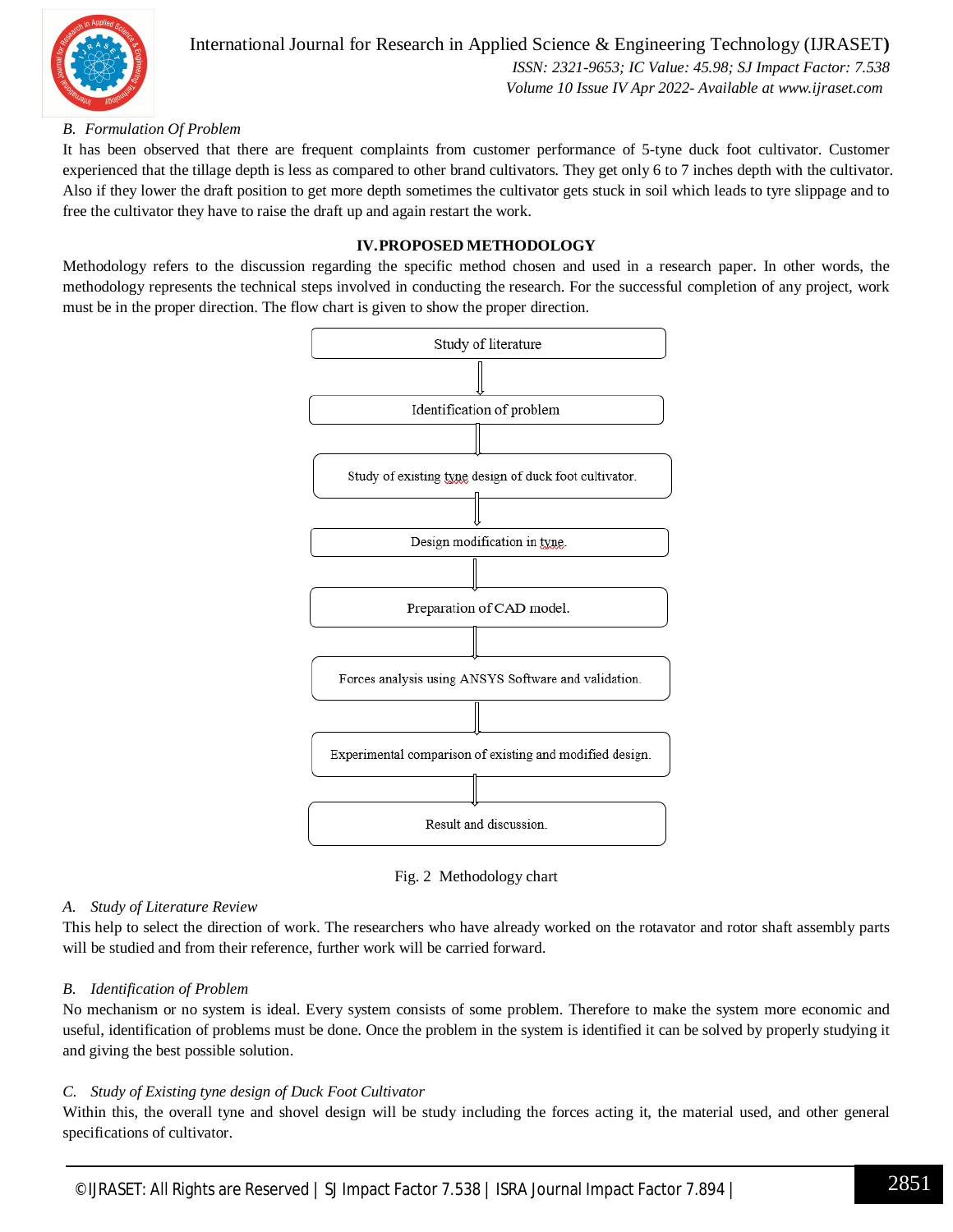

 *Volume 10 Issue IV Apr 2022- Available at www.ijraset.com*

#### *D. Design Modification in tyne*

Once the design is studied, suggest the possible modifications in tyne or shovel design which may overcome the identified problems.

#### *E. Preparation of CAD model.*

Prepare the CAD model of the existing as well as suggested modified design of cultivator. For modeling purposes, we use CATIA V5R21.

#### *F. Forces analysis using ANSYS Software and Validation*

After modeling both the existing and modified designs are analyze for sustainable condition and this analysis will be done by using ANSYS WORKBENCH 19.2 and generated results will be compared.

#### *G. Experimental Comparison of Existing and Modified Design.*

After preparation of CAD model a prototype of modifies design will be fabricated and a on field experimental trials are performed for both the designs to check the performance gap between both designs.

#### *H. Result and Discussion*

Compare existing and modified design on the basis of demonstration and ANYSYS results and find the conclusion.

#### **V. CONCLUSION**

This study will helps understand the working of duck foot cultivator. Knowing the working pattern helps to identify the problems which occurs during the field operations. Through this study it has been observed that the cultivator will perform better if its tyne and shovel are modified. It will have better soil removal rate which results in faster soil preparation for sowing. By using CAD/CAM technology, modifying and improvement in the models of the components become easy. By using FEM technology, it is possible to analyze correctly different type of stress which is going too developed on the product with the different loading condition. Also by applying this technology it is possible to overcome all the problem of intuitive manufacturing and produced the improved tools with good quality, improved life and cheaper in cost.

#### **REFERENCES**

- [1] Manikandan, G. , Shridar, B. , & Jesudas, D. M. . (2021) "Draft measurement of five tyne duck foot plough in clay soil", Journal of Applied and Natural Science, 13(SI), 73 - 79.
- [2] R. L. Raper "Force Requirements And Soil Disruption Of Straight And Bentleg Subsoilers For Conservation Tillage System" Applied Engineering in Agriculture 2005 American Society of Agricultural Engineers ISSN 0883-8542 Vol. 21(5): 787-794.
- [3] Topakci Mehmet & Celik, H. Kursat & Canakci, Murad & Rennie, Allan & Akinci, Ibrahim & Karayel, Davut. (2010) "Deep tillage tool optimization by means of finite element method: Case study for a subsoiler tine", International Journal of Food, Agriculture & Environment. 8. 531-536.
- [4] U. R. Badegaonkar, G. Dixit and K. K. Pathak, " An experimental investigation of cultivator shank shape on draft requirement", Archives of Applied Science Research, 2010, 2 (6): 246-255.
- [5] R. L. Raper, A.K Sharma. Soil moisture effects on energy requirements and soil disruption, of subsoiling a coastal plain soil. Transactions of the ASAE. 47 (6) : 1899-1905; 2004.
- [6] Prof. Srinivasan. K, Prof. Viswanath R. P, 'Design and Optimisation of Blades for Rotavators', IJIRSAT, Volume 4, Special Issue 4, April 2015.